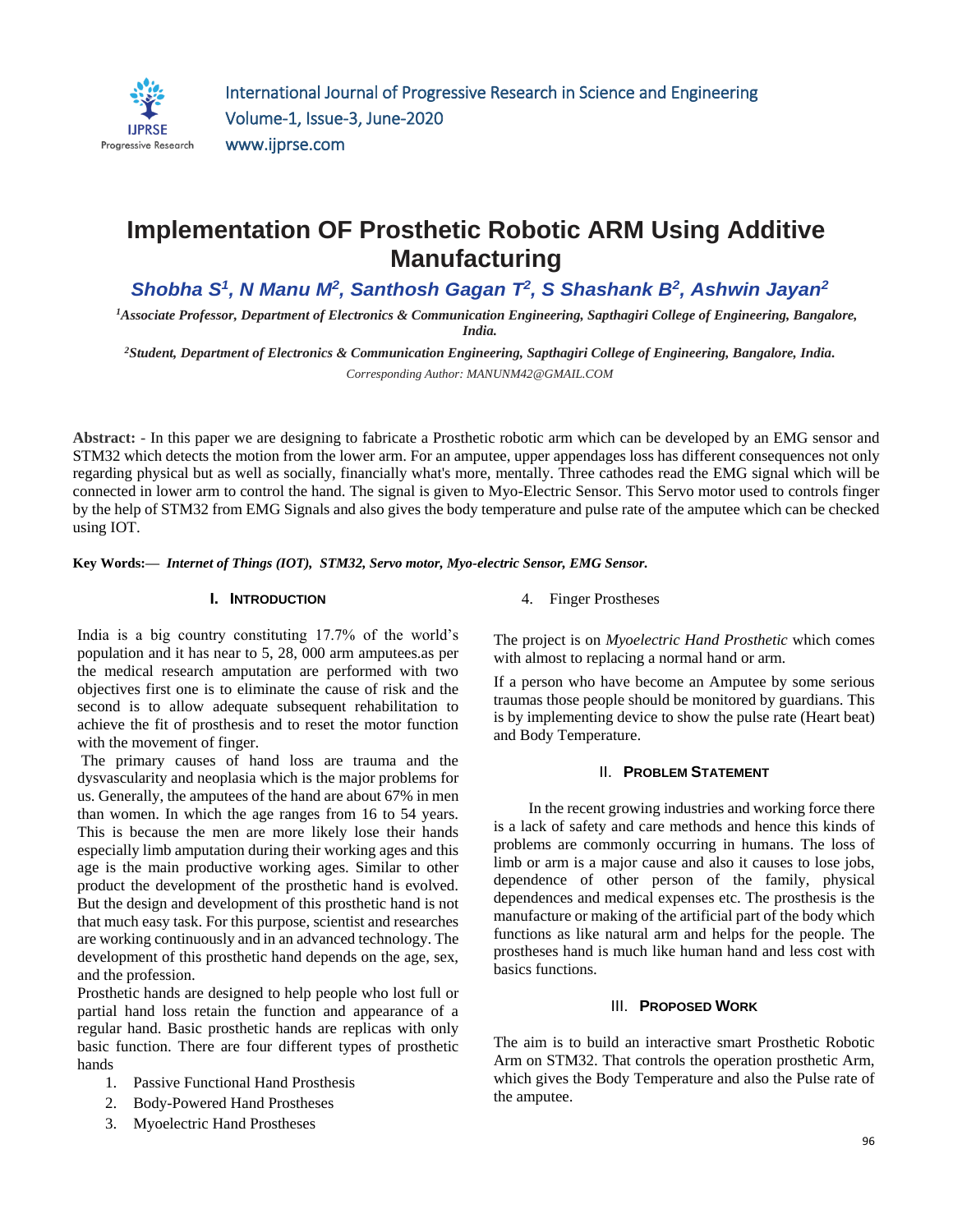

IV. **OBJECTIVES**

The goals are as follow:

- Implementing a fully functional prosthetic arm for an Amputee.
- Implementing a device to detect pulse rate of an Amputee.
- Implementing a device to detect body temperature of an Amputee.
- Storing and Analyzing the Data.

# Objective 1:

*Implementing a fully functional prosthetic arm for an amputee*

Measuring the muscle activity through the electrode and the signal is sent to the (EMG) electromyography which is been used from the traditional for medical research of neuromuscular disorders.

There are mainly two type of EMG Sensor, which are Surface EMG Sensor and Intravascular EMG Sensor. The process starts with placing the sensor on the surface of the ARM of the amputee and the electrodes begins to detect the movement of the muscle and thus the movement of the prosthetic ARM is initialized.

This Muscle Sensor does all the measures, filters, rectifies, and amplifies the electrical activity of a muscle and produces an analog output signal that can easily be read by a microcontroller.

Then the signal is going to STM32F20x Microcontroller which belongs to a family with high –performance Arm with operating frequency of 120MHZ also with high speed memory up to 128kbytes 4 Kbytes of backup SRAM.

The signals in STM32 which gets convert to Analog to Digital. Then the signal is pulse width modulated and it is configured according to run the servo motor which controls the operations of prosthetic Arm.

The PWM signal is sent to the servo motor and each finger is controlled using the servo motor to get the correct robotic action.

#### Objective 2:

#### *Implementing a Device to detect a pulse rate of an Amputee.*

The device is mainly used to measure the pulse rate of the amputee. The amputee is monitored who have lost by some serious trauma.

There are two common methods to find the heart beat arte one is by optical method and the other one is by Electrical method. We prefer Electrical method by using a pulse sensor

which is done by heart rate sensor for STM32. It is easily available for everyone. The essence is to place the finger tip on the LED through which the light is emitted through the finger and from which the amount of light passed through the finger the pulse of the amputee is measured.

#### Objective 3:

### *Implementing a Device to detect a Body Temperature of an Amputee.*

Body temperature revels how the person is healthy and the normal human body temperature is the typical temperature ranges from 36.5'C -37.5'C. We are using LM35 Sensor to detect the body temperature of an Amputee.

LM35 sensor measures the body temperature of an Amputee which is controlled by a Microcontroller STM32. Analog signal from the sensor is converted to Digital signal to revel the Body Temperature of an amputee.

# Objective 4:

#### *Storing and Analyzing the Data.*

The pulse rate and the body temperature of an amputee which are stored in the STM32 Microcontroller are stored in cloud to monitor by a Guardian of an amputee by using IOT. Cloud storage is accessed with the help of internet. For accessing the internet Wi-Fi module Node MCU is used with the help of FTDI. And the data is transmitted to mobile /PC.

# V. **EXPERIMENTAL WORK**



Fig.1. Block Diagram an interactive smart Prosthetic Robotic Arm *Muscle Sensor***:**

Measuring muscle activity as electromyography (EMG) is used to measure the moment of the muscle by placing the electrode on the surface of the skin.

*LM35 (Temperature Sensor):*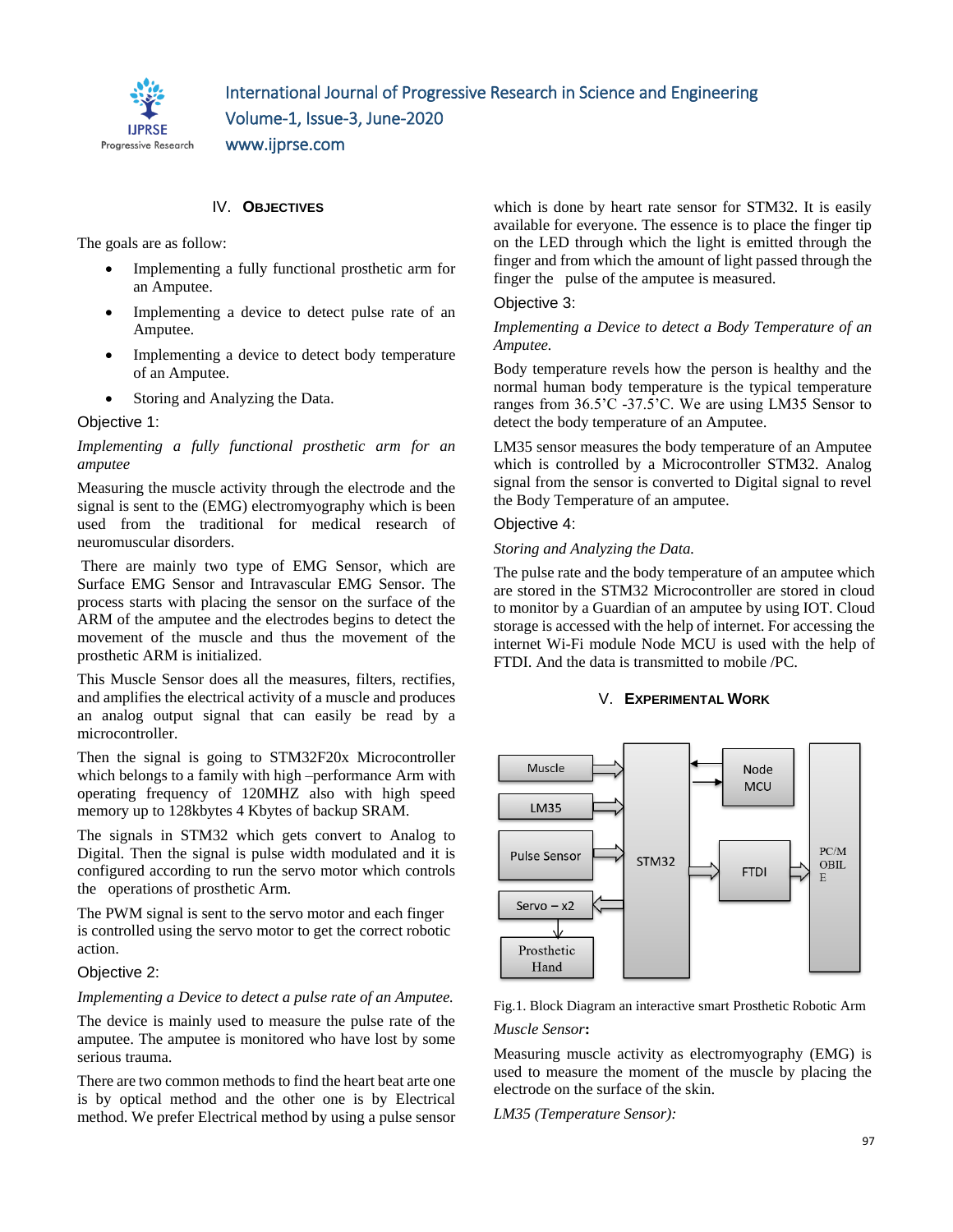

Is used to measure the temperature of the amputee and the output of the temperature is shown in the PC/Mobile.

# *Pulse Sensor:*

Is used to measure the heartbeat of the amputee by placing the finger on the LED the light is emitted through the finger and when the heart start pumping there will be a flow of blood and the pulse on the body is measured and shown in the PC/Mobile.

# *Servo motors:*

Is used in each finger to get the appropriate robotic action in which a PWM signal is used as the input of the servo motor.

# *STM32: (Microcontroller):*

This is the microcontroller used in which the code is dumped

It is high performance microcontroller and low power consumption.

# *Node MCU:*

Is an open source IOT platform with less cost from which the data is transmitted the data from the sensor to the pc/Mobile?

# *FTDI (Future Technology Devices International):*

This is a device used to transmit the data from the sensor to the PC and also the data transactions with the PC there after look up USB endpoints.

PC/*Mobile*:

Personal computer (PC) OR MOBILE where the result of the pulse rate and body temperature is shown.

# *ALGORITHM FOR INFORMATION SYSTEM:*

Step 1: Initialize the connection of the microcontroller and other Sensors.

Step 2: Is to give the power supply.

Step 3: To check the electrodes is placed on the muscle.

Step 4: To Measure the exact calibration of the person.

Step 5: To display the data in the PC/Mobile.

Step 6: Switch off the power supply after the complete working of prosthetic ARM.

Step 7: End.

# VI. **CONCLUSION**

The prosthetic hand works with the help of electrode that is connected to the surface of the hand and the signal is sent to EMG sensor.

The approximate calibration value of the amputee is measured and the prosthetic ARM is check the prosthetic hand works and the servo motor is used in the movement of the finger.

The prosthetic hand includes the body temperature and pulse sensor through which the amputee is Monitored by the Guardian and the Doctor.

#### **REFERENCES**

- [1]. Bourne J. R., Moore J. C., Online Education, Volume 1: Journal of Asynchronous Learning Networks, the sloan Consortium Sloan-C, 1999, p29.
- [2]. H. Shao, X. Ke, A. Liu, M. Sun, Y. He, X. Yang, J. Fu, Y. Liu, L. Zhang, G. Yang, S. Xu, Z. Gou, "Bone regeneration in 3D printing bioactive ceramic scaffolds with improved tissue/material interface pore architecture in thin-wall bone defect", Biofabrication, vol. 9, pp. 025003, 2017.
- [3]. B. Wendel, D. Rietzel, F. Kühnlein, R. Feulner, G. Hülder, E. Schmachtenberg, "Additive processing of polymers", Macromol. Mater. Eng., vol. 293, pp. 799-809, 2008.
- [4]. F. Calignano, D. Manfredi, E.P. Ambrosio, S. Biamino, M. Lombardi, E. Atzeni, A. Salmi, P. Minetola, L. Iuliano, P. Fino, "Overview on additive manufacturing technologies", Proc. IEEE, vol. 105, pp. 593-612, 2017.
- [5]. M. Mani, K.W. Lyons, S.K. Gupta, "Sustainability characterization for additive manufacturing", J. Res. Nat. Inst. Stand. Technol.
- [6]. Muzumdar, Ashok. Powered Upper Limb Prostheses: Control, Implementation and Clinical Application; 11 Tables. Springer Science & Business Media, 2004.
- [7]. Harsányi, Gábor. Sensors in biomedical applications: fundamentals, technology and applications. CRC press, 2000.
- [8]. Dunn, William C. Introduction to instrumentation, sensors and process control. Artech House, 2006.
- [9]. Wallen, Roy D. "System theory and practical applications of biomedical signals." Biomedical Instrumentation & Technology 38.3 (2004): 220-220.
- [10]. Kamen, Gary, and Electromy ographic Kinesiology. "Research methods in biomechanics." Champaign, IL, Human Kinetics Publ (2004).
- [11].Correa A. Karin, Vivas A. Andrés," Virtual Hand Prosthesis Moved by EncephalographicSignals",978– 1– 4799–7932–5/14/\$31.00 2014 IEEE
- [12].W.OUYANG,K.CASHION,V.ASARI,"Electroencephalo graph Based Brain Machine Interface for Controlling a Robotic Arm" Department of Electrical and Computer Engineering, University of Dayton, Dayton, OH 45410, USA, 2013